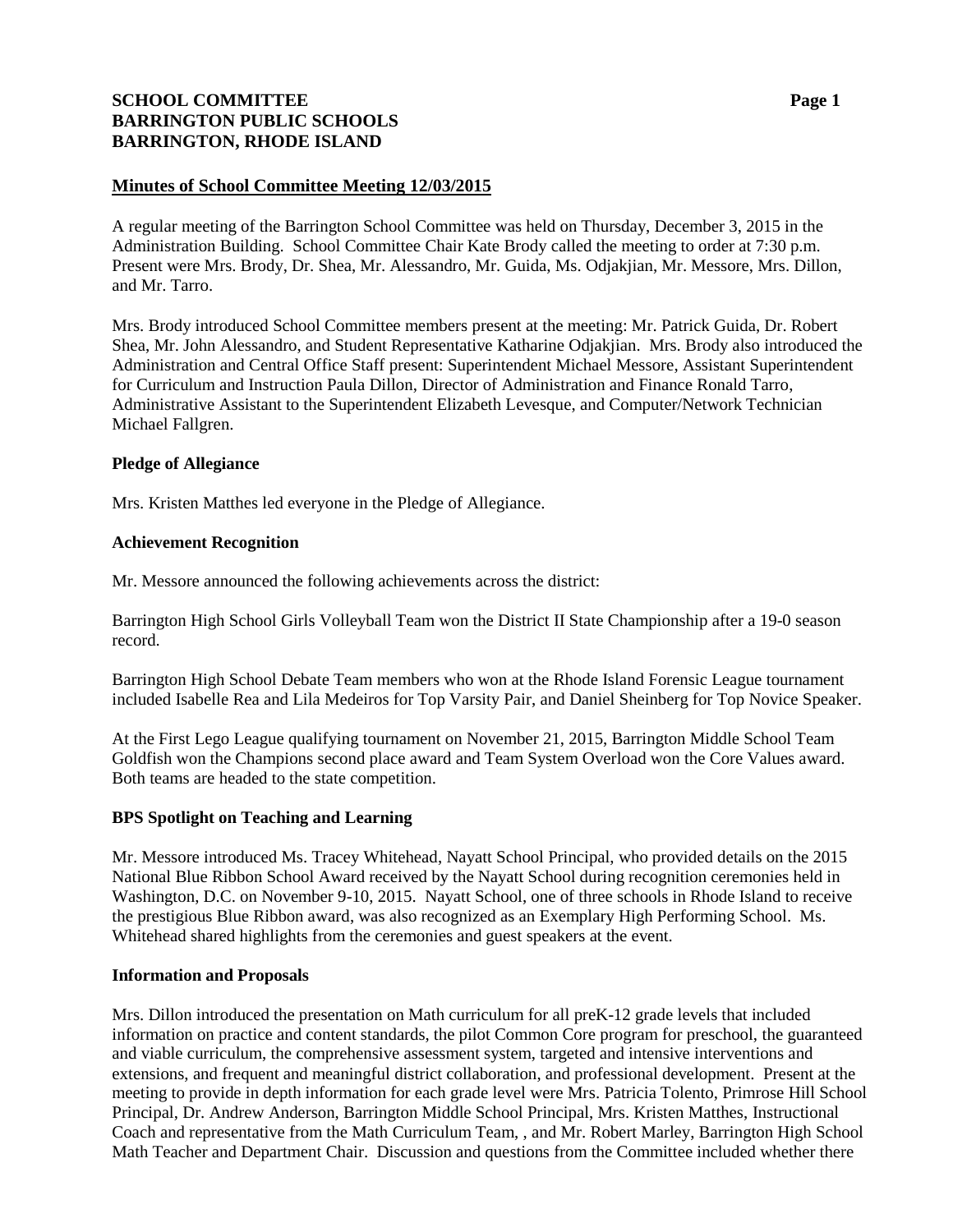# **SCHOOL COMMITTEE Page 2 BARRINGTON PUBLIC SCHOOLS BARRINGTON, RHODE ISLAND**

## **Minutes of School Committee Meeting 12/03/2015**

are adequate faculty resources to implement the delivery of instruction for students who may need individual instruction, challenges associated with the new curriculum, the need for different progress indicators for different levels of proficiency, the retake policy at Barrington High School, targeted extensions, and Lead, Educate and Promote the Profession (LEAPP) strategies.

Mrs. Brody welcomed comments and questions from the audience at this time.

Mrs. Kathleen Crain, of 11 Briarfield Road, parent, expressed frustration for the difference between what was presented for Math curriculum and what is happening in the classroom, and the lack of instruction for extensions and the absence of a systemic plan for students who are advanced above grade level.

Ms. Erica Sevetson, of 408 New Meadow Road, as a parent of a gifted student, expressed anger for the lack of differentiation in schools and urged a district wide approach to adapt the curriculum for all students to reach their full potential.

Mrs. Michelle Weber, of 273 Maple Avenue, parent, stated that there is a systemic problem in the district relative to how to educate strong students, echoed the comments by Mrs. Crain and Ms. Sevetson, and offered to help the district with an advisory committee.

Mrs. Brody stated that the Committee recognizes a need relative to instruction at Barrington Middle School and opportunities for improvement to meet the needs of all students. Mr. Guida added that included later in the meeting agenda is discussion of the addition of full time Math instructional support at Barrington Middle School. Mr. Messore, hearing the collective concerns with the Math curriculum, stated that teachers and the Administration work hard to address parent concerns and that with the major shift to a new curriculum there will always be areas for improvement.

Mrs. Kathleen Crain stressed that the job of the school department is to educate all students and that there should be acknowledgement of a gap at Barrington Middle School.

Mr. Messore provided an update on the district's Bullying Policy, as outlined in the state regulations to report on any policy changes and on the number of bullying reports received to date for the academic year. To maintain confidentiality, no specifics regarding the filed reports were shared at the meeting. Mr. Messore reported that a total of seven investigative reports have been submitted to date for the current academic year and that training by an attorney on the bullying policy has been provided to building principals. Mrs. Dillon added that the policy has expanded to include areas of harassment in addition to bullying.

Mr. Messore provided an update on school start time options of 8:15 a.m. and 8:30 a.m. for Barrington High School with estimated additional costs for transportation including additional buses, bus monitors and crossing guards, as well as the estimated comparative costs for outsourcing of bus monitors to Ocean State Transit. Discussion ensued on the additional transportation costs, bus size, reduction in bus run times, ridership, and building the estimated additional costs into the FY2017 draft school budget. Mr. Guida and Dr. Shea favored a school start time at the secondary level no earlier than 8:30 a.m. Mr. Alessandro favored no change or the smallest change with the lowest cost, and would consider the 8:15 a.m. start time. Ms. Odjakjian stated that 8:30 a.m. is too much of a change and urged the Committee to look at districts similar to Barrington because Barrington students are special in the activities that they are involved in after school. Mrs. Brody expressed the need to continue to analyze the data and to give full consideration to all items identified in the overall school budget. The Committee agreed to continue discussion at the next regular School Committee meeting on December 17, 2015 and to vote at its January 7, 2016 meeting with five School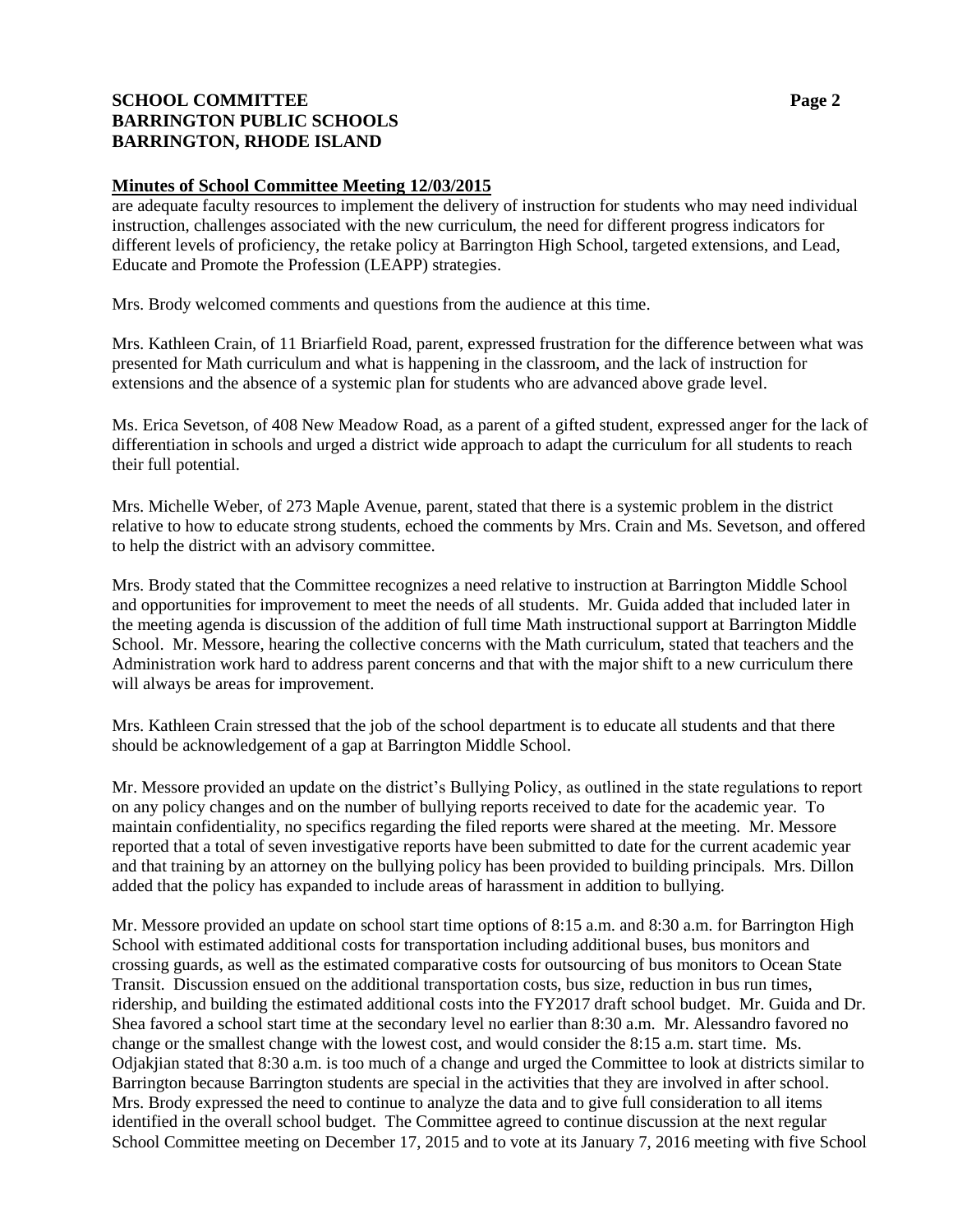# **SCHOOL COMMITTEE Page 3 BARRINGTON PUBLIC SCHOOLS BARRINGTON, RHODE ISLAND**

# **Minutes of School Committee Meeting 12/03/2015**

Committee members post swearing in of the School Committee member elect on January 4, 2016.

#### **General Public Discussion and Information**

Mr. Joel Hellmann, of 13 Richmond Avenue, parent, announced the termination of his candidacy for School Committee as he is contemplating suing Barrington Public Schools for the behavior by faculty toward his children and concerns for the lack of Individualized Education Programs (IEPs).

Mrs. Pamela Lauria, of 56 Martin Avenue, parent and nurse practitioner, stated the health and wellness benefits of a later school start time for students, adding that the increased cost is a small amount considering the benefit to the vast number of students.

Ms. Kristin Tavares, of 409 New Meadow Road, parent, and Barrington Middle School Art Teacher, asked about the tools to measure the effectiveness of the start time change and if it were not successful would start times revert back.

Mr. Nahum Mitnik, of 187 New Meadow Road, parent, Barrington High School Music Teacher, and also representing the National Education Association Barrington (NEAB), urged the Committee to meet with teachers and students before a decision is made on school start times. Mr. Mitnik added that it is not fiscally responsible to make a change when the district is looking to incur big expenses with building a new Middle School and expressed concern for a schedule where K-3 students start earlier than the present schedule.

Mrs. Cassie DiGiacomo, of 23 Great Road, parent of four children, expressed her opposition to the change in school start time and was surprised to hear that the Committee is willing to spend the money for a change to school start time when most of the school community is not in favor of a change.

Mr. Jason Leigh, of 8 Roberta Drive, parent, stated that it is fiscally irresponsible to ask taxpayers for the additional cost to make a change to start time when there are more important factors to be considered including student stress, encouraged the Committee to make a data driven decision, noted the absence of a baseline metric and noted that he would prefer to see mandatory physical education imposed rather than a change to start times.

Ms. Pamela Lewis, of 3 Ridgewood Road, parent, agreed with previous comments that before an expensive decision is made to change school start times, there needs to be thoughtful consideration and perhaps the implementation of softer measures to decrease student stress.

Mrs. Mary Roberts, of 11 Adams Avenue, Barrington Middle School Language Arts and Social Studies Teacher, and National Education Association Barrington (NEAB) President, asked why the Committee is making a decision in isolation and why the community has yet to be surveyed, and wondered how many instructional coaches could be hired for \$400,000, the proposed increased cost to the school budget for a start time change.

Mr. Anthony Arico, Jr. of 166 Lincoln Avenue, urged the Committee to use caution and consider all factors including arts, music, and athletics in a system that is great before making a change to school start times at the proposed high cost.

Mrs. Heather Crosby, of 293 Rumstick Road, parent and candidate for School Committee, stated that the Committee needs to agree on a decision on school start times that is in the best interest of students' health and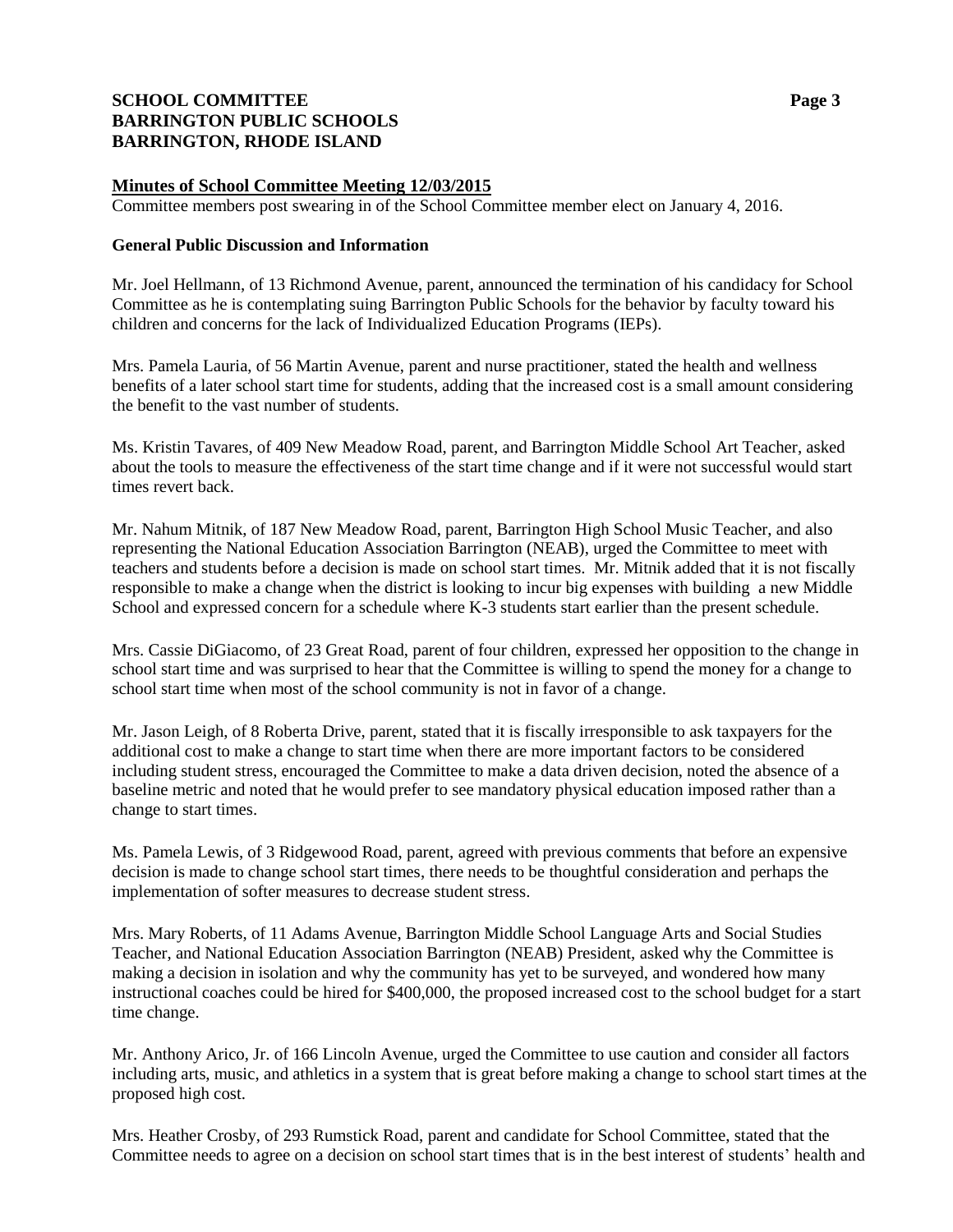# **SCHOOL COMMITTEE Page 4 BARRINGTON PUBLIC SCHOOLS BARRINGTON, RHODE ISLAND**

# **Minutes of School Committee Meeting 12/03/2015**

education, and referred to the success of All Day Kindergarten.

## **Old Business from Superintendent and Staff**

Mr. Tarro reported that the Building Committee met on November 30, 2015 and that Kaestle Boos Associates (KBA) continues to hold community presentation meetings, most recently at the Barrington Senior Center on December 3, 2015. Upcoming community meetings include December 7, 2015 with the K-12 PTOs and a follow-up meeting with Barrington Middle School abutters on December 8, 2015. The Building Committee and School Committee are scheduled to meet on December 14, 2015. Discussion ensued on the importance of enrollment projections for funding of the building project and the possible use of a communications consultant for a community engagement process that is consistent with best practice. Updates relative to the Barrington Middle School building project are available on the district website.

Ms. Odjakjian departed the meeting at 10:58 p.m.

Mr. Messore provided an update relative to the District Strategic Communication Plan, including announcement of the Math and Science Night for parents on December 8, 2015 at Barrington High School.

The Committee agreed to hear the Field Trip Approval agenda item out of order. Mrs. Mary Roberts and Mrs. Abigail Williams, Barrington Middle School Grade 7 Aqua Cluster Teachers, requested approval for an overnight field trip on May 13-14, 2016 to New York City for Grade 7 Aqua Cluster students. Mrs. Roberts provided an overview of all trip logistics.

**Mr. Guida moved and Mr. Alessandro seconded to approve the field trip on May 13-14, 2016 to New York City for Barrington Middle School Grade 7 Aqua Cluster. The motion passed 4-0 with Mrs. Brody, Dr. Shea, Mr. Alessandro, and Mr. Guida voting in the affirmative for the motion.**

#### **Old Business from School Committee**

No old business from the School Committee was presented at this time.

#### **New Business from Superintendent and Staff**

Mr. Messore announced the resignations of Ms. Kelsey Greineder, MS, Drama Club Advisor, and Mr. Piers Ross, HS, Varsity Boys Soccer Assistant Coach.

Mr. Messore provided a status report on the Math instructional support position originally budgeted as a 0.5 FTE for Barrington Middle School and the difficulty in filling the position as half time. Mr. Messore proposed changing the job posting to a full time position. Mr. Guida, while in support of a full time position, expressed concern for the way the agenda item is categorized on the agenda, as the additional 0.5 FTE would complement the current 0.5 FTE vacancy. The Committee agreed to place this item on the next meeting agenda for approval.

Mr. Messore requested approval for administration of the 2016 Rhode Island Student Survey (RISS) to students in Grades 6-12 between February and April of 2016 through the partnership of the Rhode Island Department of Behavioral Healthcare Disabilities and Hospitals and the University of Rhode Island's Cancer Prevention Research Center. Mr. Messore noted that the district has previously participated in the RISS.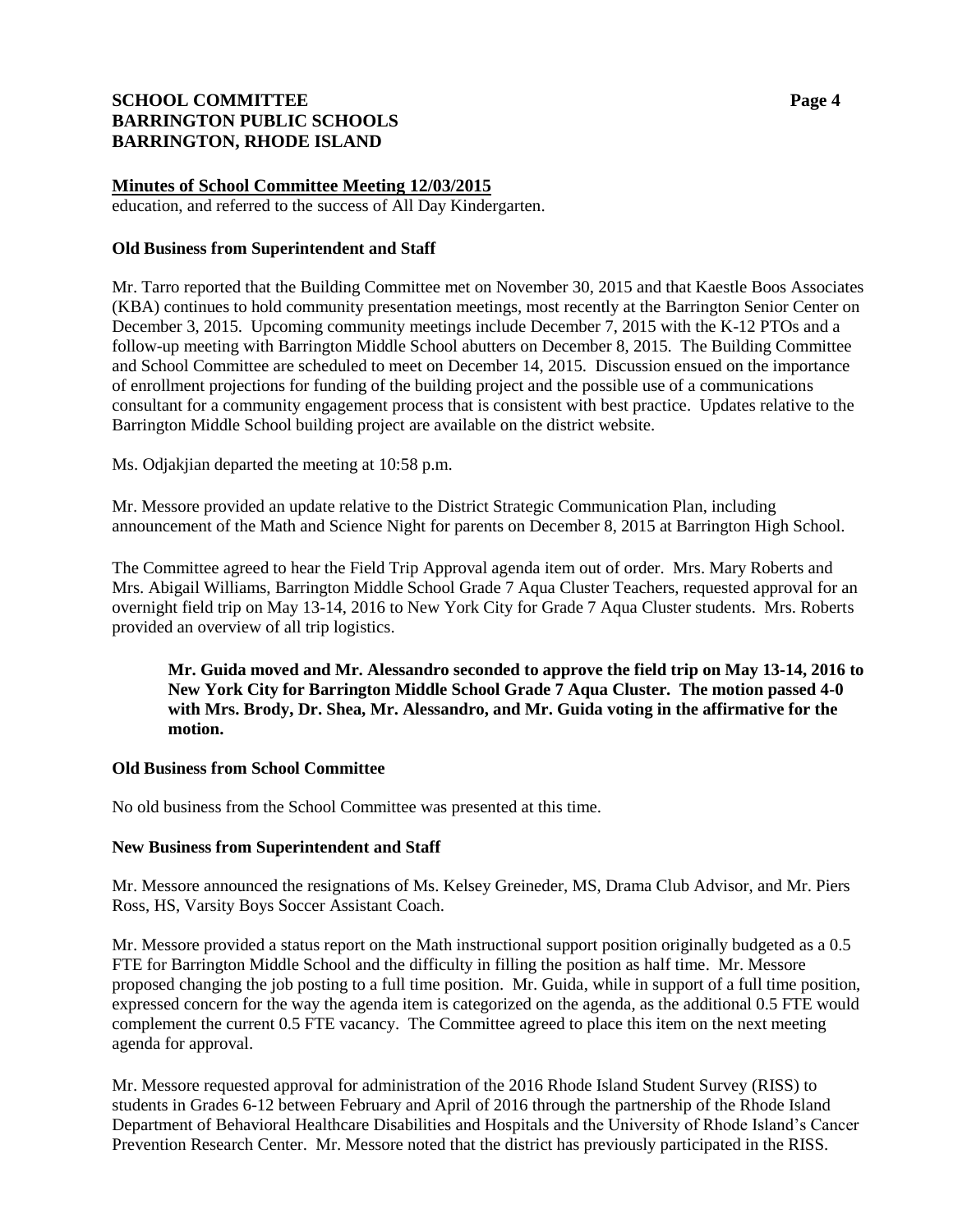# **SCHOOL COMMITTEE Page 5 BARRINGTON PUBLIC SCHOOLS BARRINGTON, RHODE ISLAND**

#### **Minutes of School Committee Meeting 12/03/2015**

#### **Dr. Shea moved and Mr. Guida seconded to approve the administration of the 2016 Rhode Island Student Survey in Barrington Public Schools. The motion passed 4-0 with Mrs. Brody, Dr. Shea, Mr. Alessandro, and Mr. Guida voting in the affirmative for the motion.**

Mr. Messore reported that the posting for the position of Director of Technology will be posted on SchoolSpring.com as well as other media outlets. Mr. Messore will keep the Committee updated on the process and noted that minor changes will be made to the job description.

#### **New Business from School Committee**

Dr. Shea provided an update on the Health and Wellness Committee meeting held on December 2, 2015 that included ongoing discussions on school start times, nutrition education for athletes, and the implementation of recent School Committee policy revisions on the Health and Wellness Policy and Food Allergies Policy.

Mrs. Brody provided a brief overview of research on the Balanced Governance Model for highly effective school boards, including the practice of informed oversight. Mrs. Brody also proposed a plan to hold a selffacilitated data workshop on the recently released Partnership for Assessment of Readiness for College and Careers (PARCC) data.

Mrs. Brody requested to table the agenda item on the discussion of a district visit by the Commissioner of Elementary and Secondary Education to the next meeting.

#### **Decision Items**

**Dr. Shea moved and Mr. Guida seconded to approve the consent agenda. The motion passed 4-0 with Mrs. Brody, Dr. Shea, Mr. Alessandro, and Mr. Guida voting in the affirmative for the motion.**

#### **Discussion Future Agenda Items**

Mr. Messore reported that the next regular School Committee meeting scheduled for December 17, 2015 will feature a School Resource Officer Program initiative evaluation, update on educator evaluation, and enrollment data. Mr. Messore requested to add a district performance report on the Organisation for Economic Co-operation and Development (OECD) assessment to the next meeting agenda and move the topic of blended learning/learning spaces to a future meeting agenda.

#### **Announcements**

Mr. Messore announced that on December 7, 2015 there will be a joint meeting with the K-12 PTOs where Kaestle Boos Associates will present an update on the Barrington Middle School building project. Mr. Messore also announced that on December 8, 2015 a K-12 Math and Science Night for parents will be held at Barrington High School.

Mrs. Brody announced that on December 10, 2015 the East Bay Collaborative will host a meeting of the Fair Funding Formula Working Group.

#### **General Public Discussion and Information**